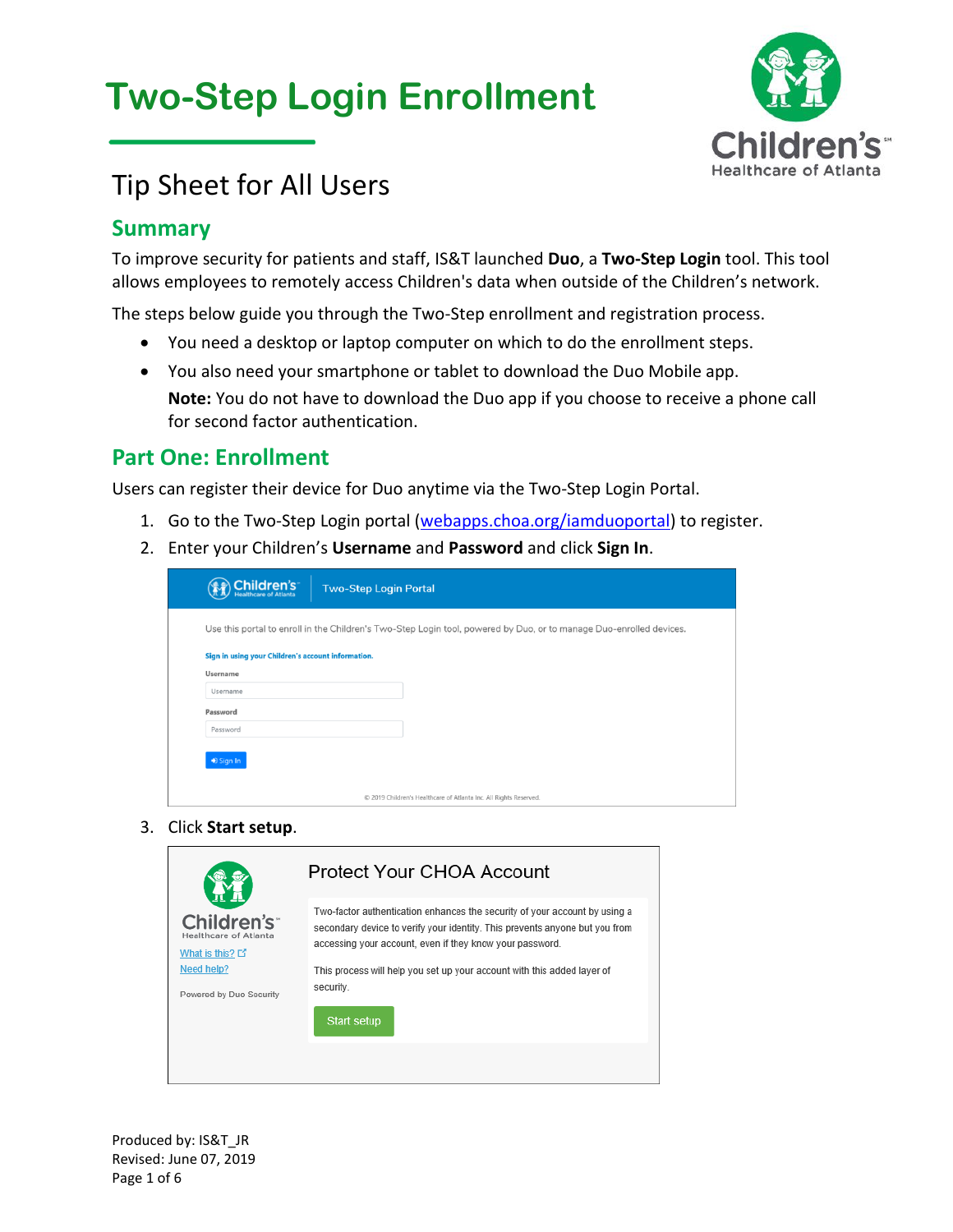4. Select the type of device (mobile phone is recommended) to register and click **Continue**. Choose **Landline** if you prefer to receive a phone call.



5. Enter your phone number, click the checkbox to verify that the number is correct, and then click **Continue**. Use the number of your smartphone, landline, or cell phone that you will use when logging into a Duo-protected service.

| Children's <sup>®</sup><br>Healthcare of Atlanta<br>What is this? L'<br>Need help?<br>Powered by Duo Security | Enter your phone number<br>$\checkmark$<br><b>United States</b><br>4043957214<br>$+1$<br>Example: (201) 234-5678<br>You entered (404) 395-7214. Is this the correct number?<br>☑ |                                                  | <b>Landline Device Only:</b><br>If you added Landline in Step 4,<br>select the authentication method of<br>Automatically call this device and<br>click the Continue to Login button.<br>This will complete your Two-Step<br>login enrollment for the landline. |                                                                                               |
|---------------------------------------------------------------------------------------------------------------|----------------------------------------------------------------------------------------------------------------------------------------------------------------------------------|--------------------------------------------------|----------------------------------------------------------------------------------------------------------------------------------------------------------------------------------------------------------------------------------------------------------------|-----------------------------------------------------------------------------------------------|
|                                                                                                               | <b>Back</b><br>Continue                                                                                                                                                          |                                                  |                                                                                                                                                                                                                                                                | My Settings & Devices                                                                         |
|                                                                                                               |                                                                                                                                                                                  | Children's <sup>®</sup><br>Healthcare of Atlanta |                                                                                                                                                                                                                                                                | ⇖<br>Landline 404-785-7203 JUST ADDED<br><b>Device Options</b>                                |
|                                                                                                               |                                                                                                                                                                                  | What is this? L'<br>Need help?                   |                                                                                                                                                                                                                                                                | + Add another device                                                                          |
|                                                                                                               |                                                                                                                                                                                  | Powered by Duo Security                          |                                                                                                                                                                                                                                                                | Default Device:<br>Landline 404-785-7203                                                      |
|                                                                                                               |                                                                                                                                                                                  |                                                  |                                                                                                                                                                                                                                                                | When I log in:<br>Ask me to choose an authentication method<br>Automatically call this device |

6. Select the type of phone and click **Continue**.

| iPhone<br>Children's<br>Android<br>Healthcare of Atlanta<br><b>Windows Phone</b><br>What is this? $\square$<br>Need help?<br>Other (and cell phones) |
|------------------------------------------------------------------------------------------------------------------------------------------------------|
|                                                                                                                                                      |
|                                                                                                                                                      |
|                                                                                                                                                      |
|                                                                                                                                                      |
| Powered by Duo Security<br><b>Back</b><br>Continue                                                                                                   |

Proceed to Part Two—[mobile phone](#page-2-0) or [iOS/Android tablets.](#page-4-0)

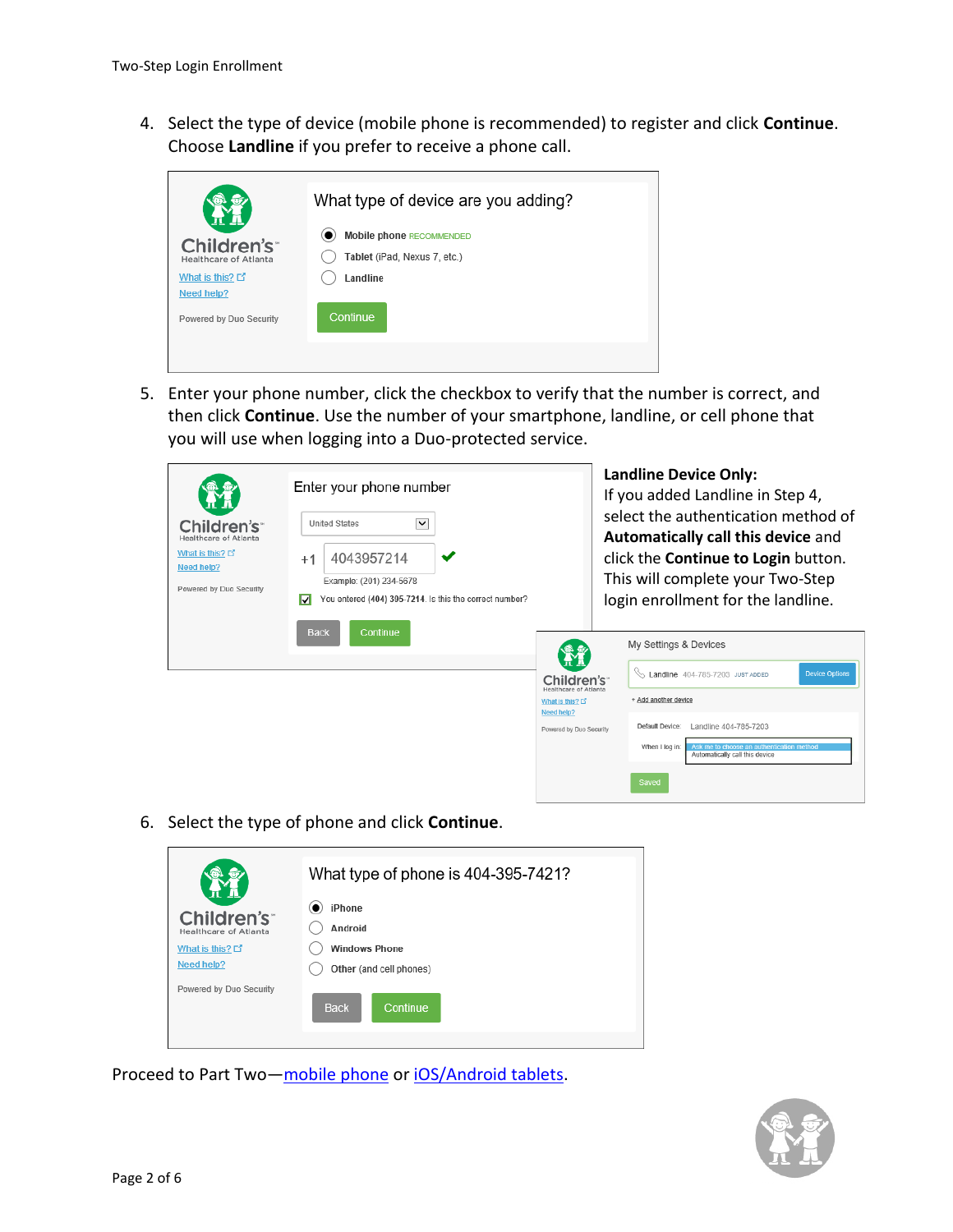### <span id="page-2-0"></span>**Part Two: Install Duo Mobile App on a Smartphone**

Duo Mobile is an application that helps you authenticate quickly and easily. Duo Mobile requires iOS 10.0 or greater for iPhone or Android 6.0 or greater for Android.

**Note:** Users with devices running versions below iOS 10.0 or Android 6.0 will authenticate using the "Call Me" option when logging in. Device registration for users with devices running versions below iOS 10.0 or Android 6.0 stops **HERE**.

1. Follow the platform-specific instructions provided by Duo in the final step of enrollment, or search for "Duo Mobile" in your device's app store, to install Duo Mobile.

Note: For instructions on enrolling a tablet, proceed to **Install Duo Mobile App on a** [Tablet.](#page-4-0)





2. After installing the app, return to the enrollment window and click **I have Duo Mobile installed**.



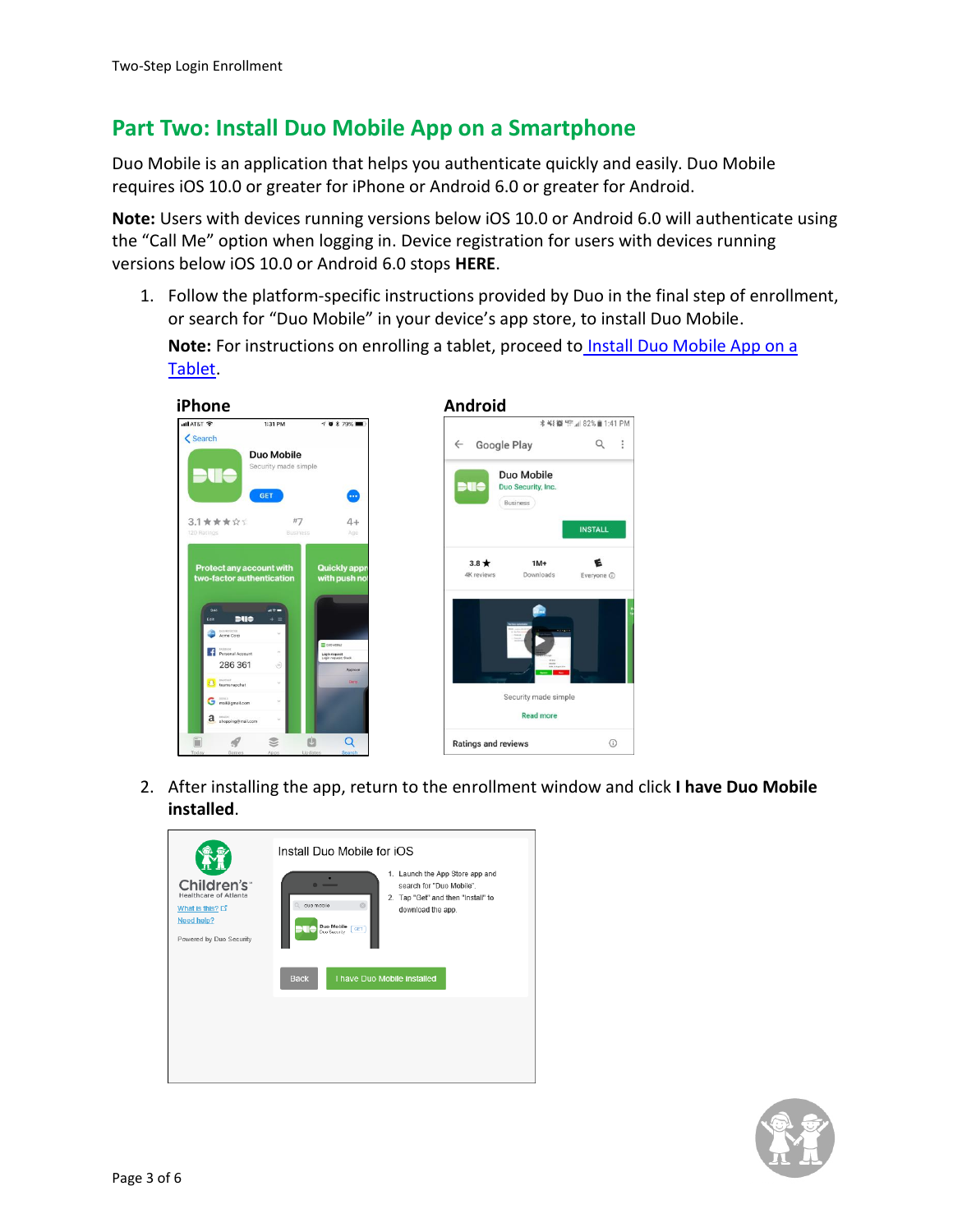- 3. Activate Duo Mobile to link your account for authentication use.
	- a. Open the Duo **Mobile** app on your device.
	- b. When asked if Duo Mobile can send you notifications, click **Allow**.
	- c. Tap the **+** button in the upper right of the app screen.



- d. When asked if Duo Mobile can access your camera, click **OK**.
- e. Hold the phone in front of the computer screen to scan the QR code. If you are unable to register using a computer, you may select **Email me an activation link instead** to enter a code that is sent to your phone.
- f. Upon successful scan of the barcode, click **Continue**.

|                                                                                                  | Activate Duo Mobile for iOS |                                                                                                                |  |
|--------------------------------------------------------------------------------------------------|-----------------------------|----------------------------------------------------------------------------------------------------------------|--|
| Children's<br>Healthcare of Atlanta<br>What is this? L'<br>Need help?<br>Powered by Duo Security |                             | 1. Open Duo Mobile.<br>2. Tap the "+" button.<br>3. Scan this barcode.<br>Email me an activation link instead. |  |
|                                                                                                  | <b>Back</b><br>Continue     |                                                                                                                |  |

- 4. Select the authentication method from the drop-down list and click **Save**.
	- **Automatically send this device a Duo Push** receive a login request to either approve or deny the authentication attempt.
	- **Automatically call this device** receive a phone call from Duo with voice prompts to either approve or deny the authentication attempt.

|                                                                | My Settings & Devices |                                                                                                                          |                       |  |
|----------------------------------------------------------------|-----------------------|--------------------------------------------------------------------------------------------------------------------------|-----------------------|--|
| Children's <sup>®</sup>                                        | iOS 404-428-4239      |                                                                                                                          | <b>Device Options</b> |  |
| Healthcare of Atlanta<br>What is this? $\square$<br>Need help? | + Add another device  |                                                                                                                          |                       |  |
| Powered by Duo Security                                        | Default Device:       | iOS 404-428-4239                                                                                                         |                       |  |
|                                                                | When I log in:        | Ask me to choose an authentication method<br>Automatically send this device a Duo Push<br>Automatically call this device |                       |  |
|                                                                | Saved                 |                                                                                                                          |                       |  |

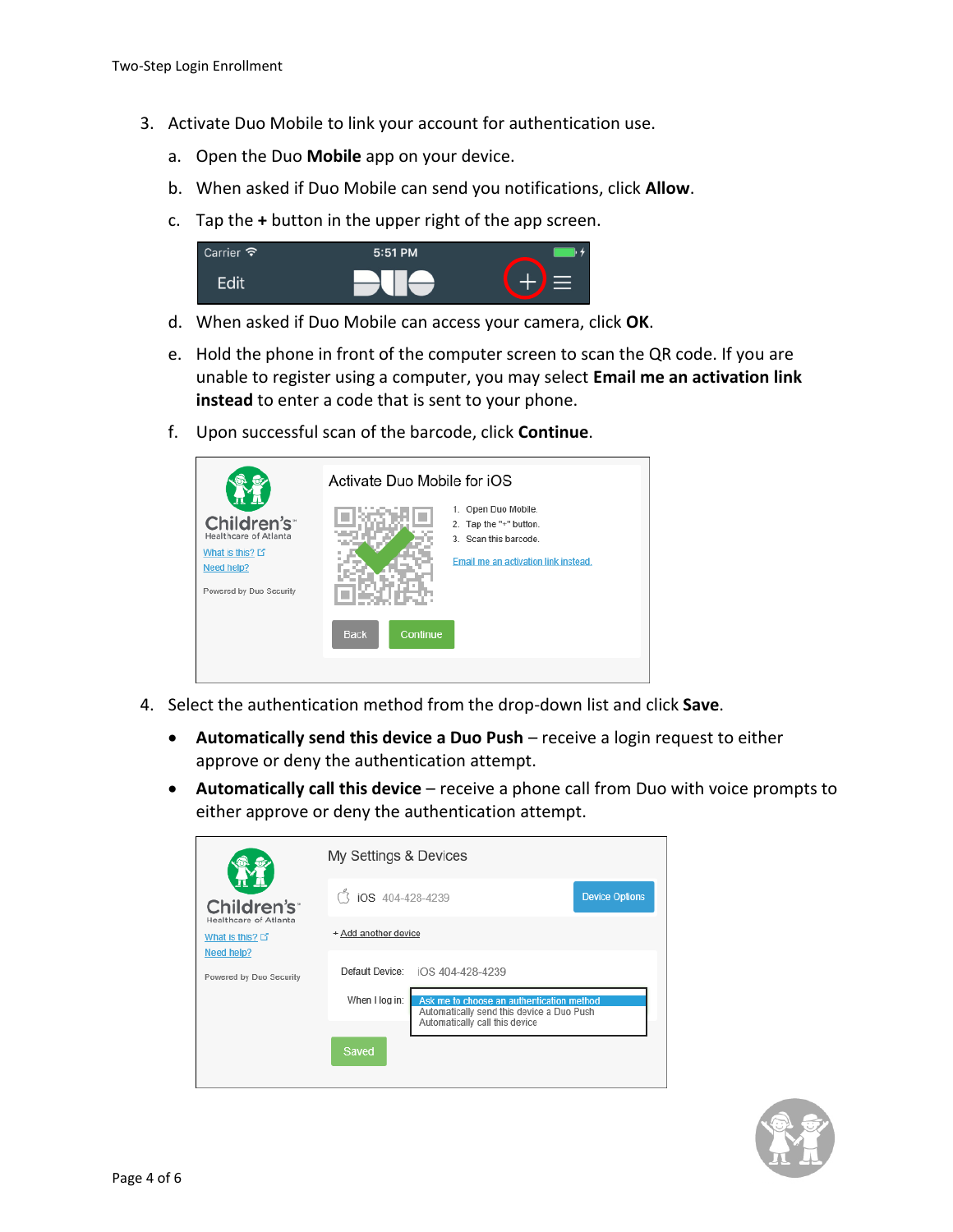### <span id="page-4-0"></span>**Part Two: Install Duo Mobile App on a Tablet**

You can use a tablet for your authentication device. However, you must install Duo Mobile in order to do so. Duo Mobile lets you authenticate with push notifications by simply tapping a button on your tablet or with generated passcodes. Duo Mobile on a tablet follows the same process as downloading on a smartphone.

- 1. If choosing a tablet as your authentication device, click **Tablet** on the What type of device are you adding? page (refer to Step 4 in Part One: Enrollment).
- 2. Select the type of tablet to add and click **Continue**.



3. A message saying that you need to install the Duo Mobile app on your tablet displays. Go to the app store for your device and search for **Duo Mobile**. After you have installed it, click **I have Duo Mobile installed**.

**Note:** For iOS tablet users, search for **Duo Mobile** under the iPhone apps (not iPad apps).

- 4. Activate Duo Mobile to link your account for authentication use.
	- a. Open the **Duo Mobile** app on your tablet.
	- b. Tap the **+** in the upper right corner.
	- c. Hold the tablet camera in front of the computer screen to scan the QR code and tap **Scan Barcode**.

**Note:** You can also visit the URL at the bottom of the page with your tablet to activate Duo Mobile.

- d. Click **Continue** when your account has been added to Duo Mobile.
- 5. If you want your tablet to be your default device, click **Yes** make my <device name> my default. If you make this tablet your default device, you need to choose a default authentication method. (Push Notification is recommended because it is easiest to use.) Both push notification and passcode methods are available, but the login page presents your default method first.

A message saying that you have successfully set up your tablet displays.